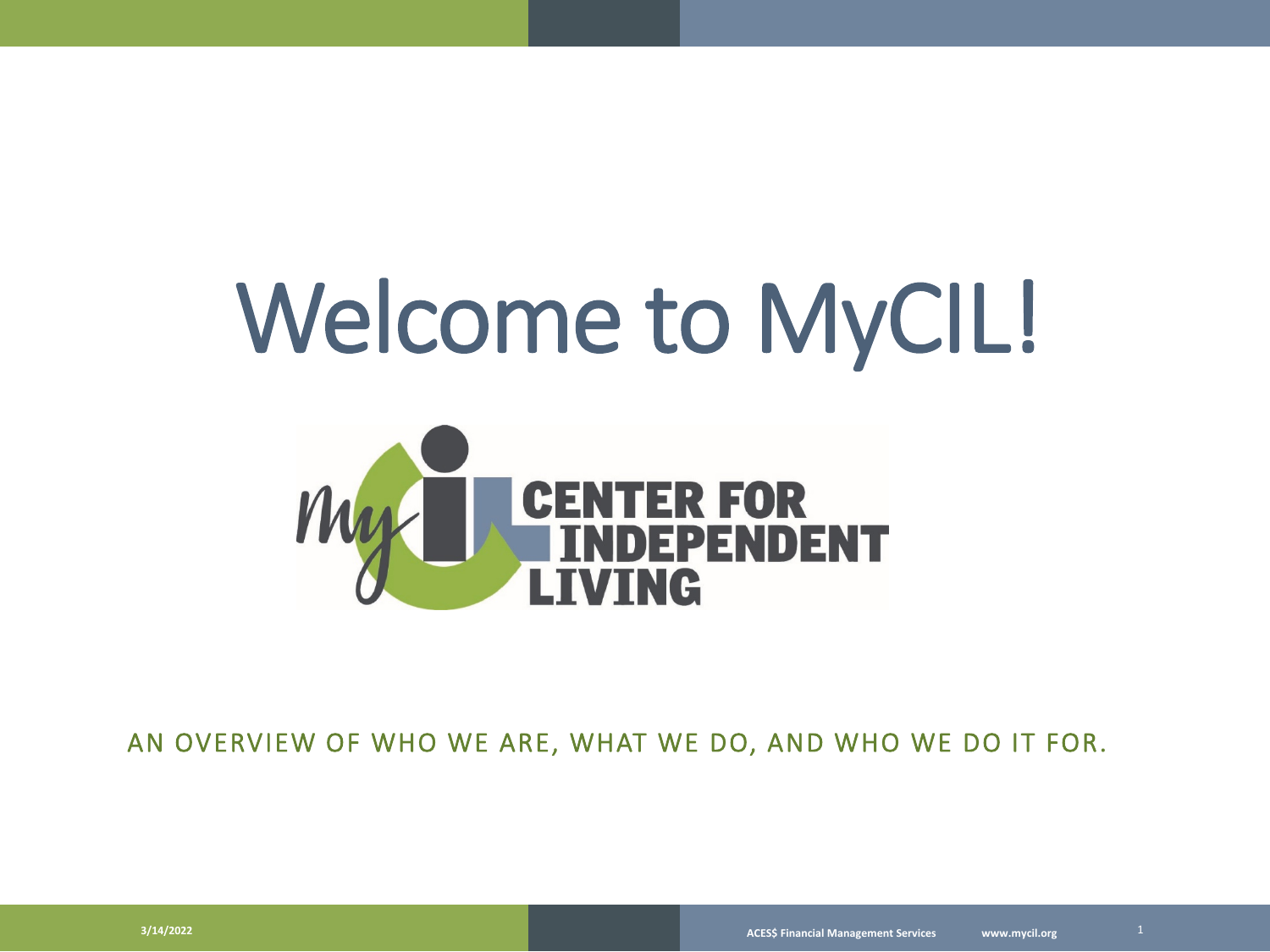### Who We Are. MyCIL's Mission Statement.

Our mission is to improve and enhance independent living options for people with disabilities and older adults who want to live independently.

MyCIL advocates for the elimination of architectural, attitudinal and communication barriers so that people with disabilities can determine the services they receive and fully participate in society.

In short, helping people with disabilities live their best lives at home.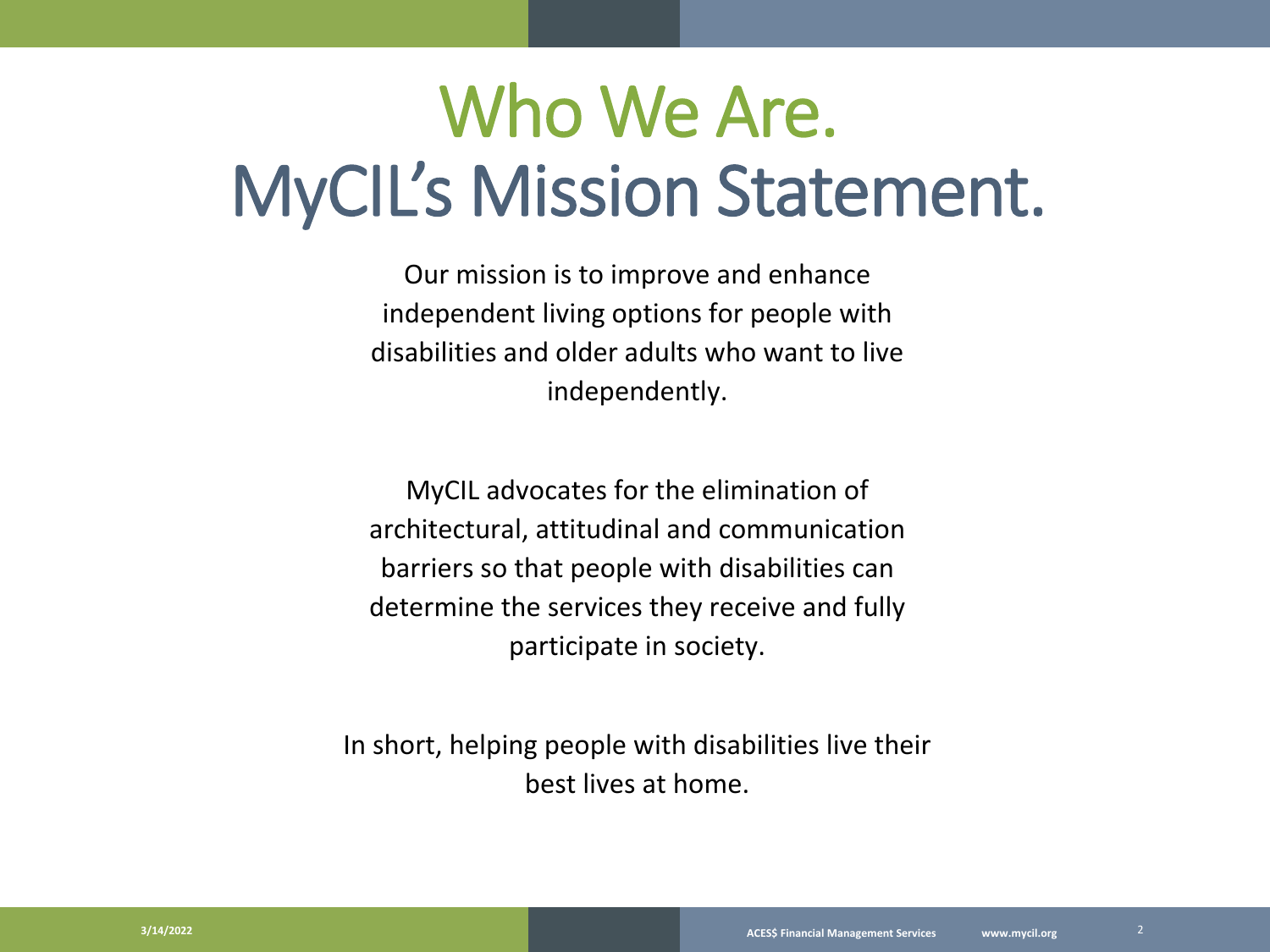

Created by a Movement

Ed Roberts founded the Independent Living movement and is often referred to as the Father of Independent Living.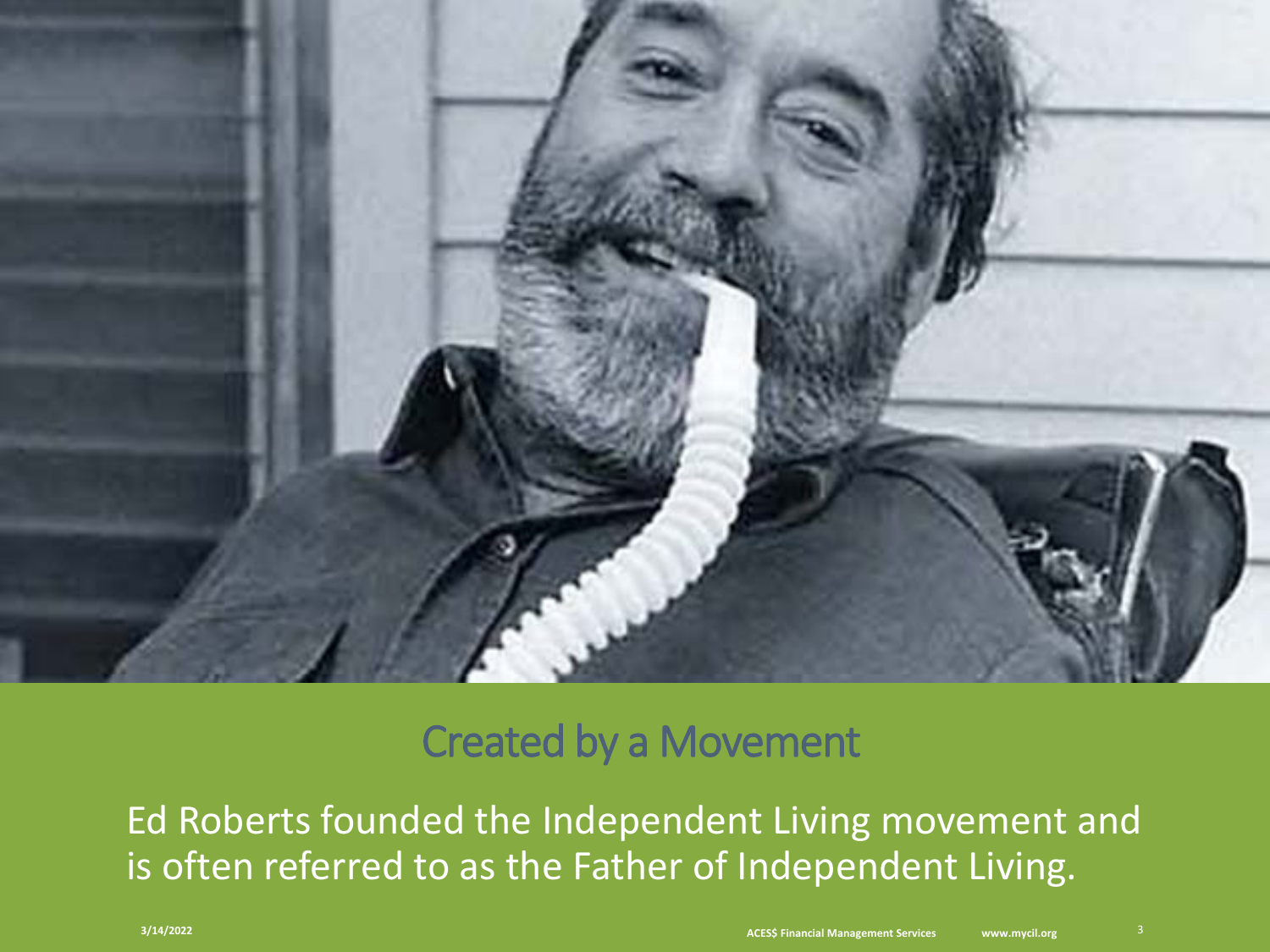#### How Are CILs Unique?

**Executer for Independent Living: CIL** 

CILs were created by the Rehabilitation Act of 1973.

 $\cdot$ There are 403 CIIs in the United States.

Centers for Independent Living were created to be run by and for people with disabilities.

CILs offer support, advocacy, and information on empowerment in the attainment of independence from a peer viewpoint.

Centers for Independent Living are community-based, cross-disability, nonprofit organizations that operate according to a strict philosophy of consumer control and choice.

A minimum of 51% of our Board and Directors and staff are people with disabilities.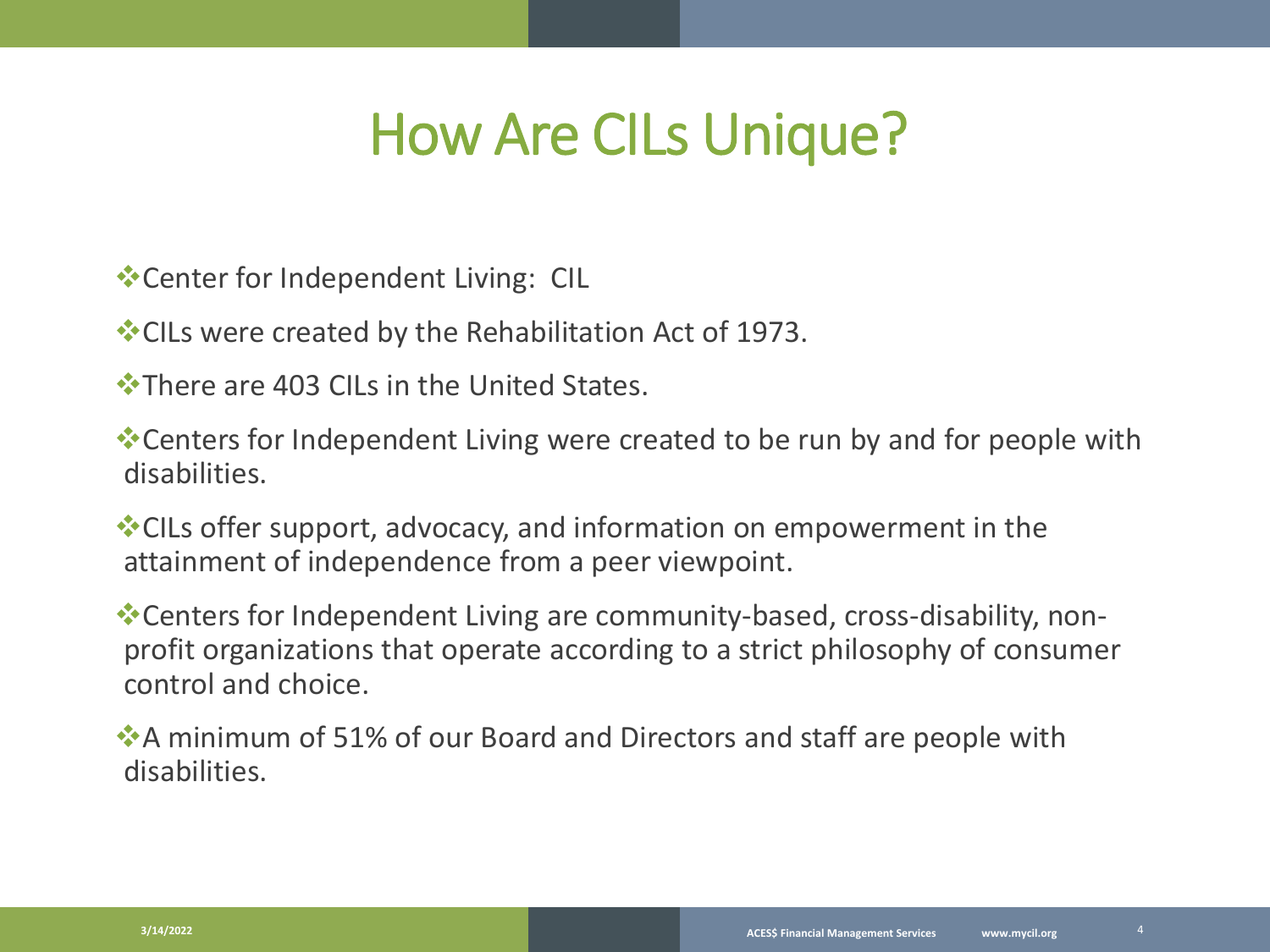#### Centers for Independent Living Provide:

#### **◆ Peer Support**

Information and Referral

 $\dots$  **Individual and Systems Advocacy** 

**V**•Independent Living Skills Training

#### $\cdot$ Transition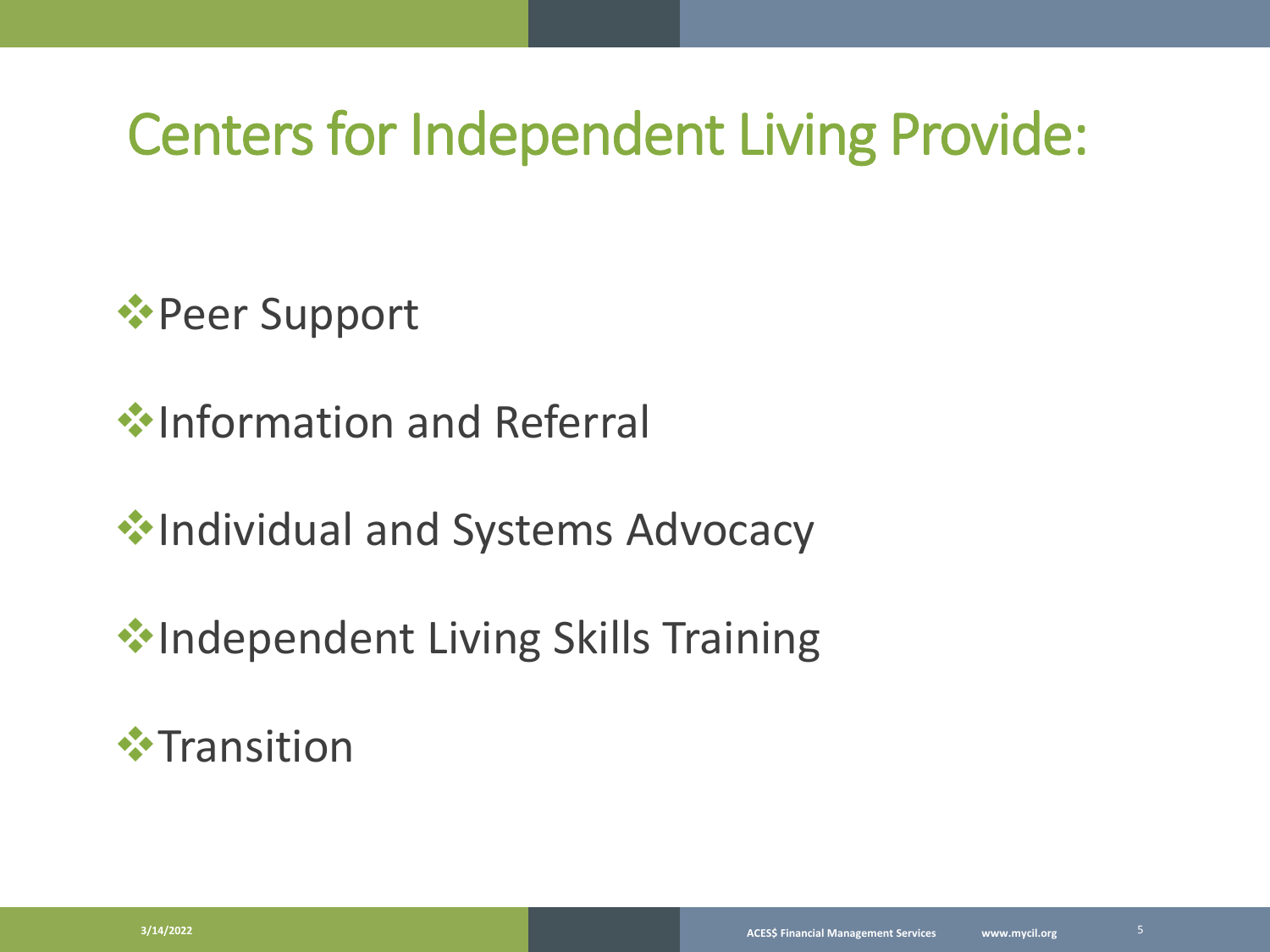#### Systems Advocacy & Community Education

Promoting Compliance with the Americans with Disabilities Act (ADA).

Advocating for increased Home & Community Based Services.

**◆ Public speaking to remove attitudinal barriers.**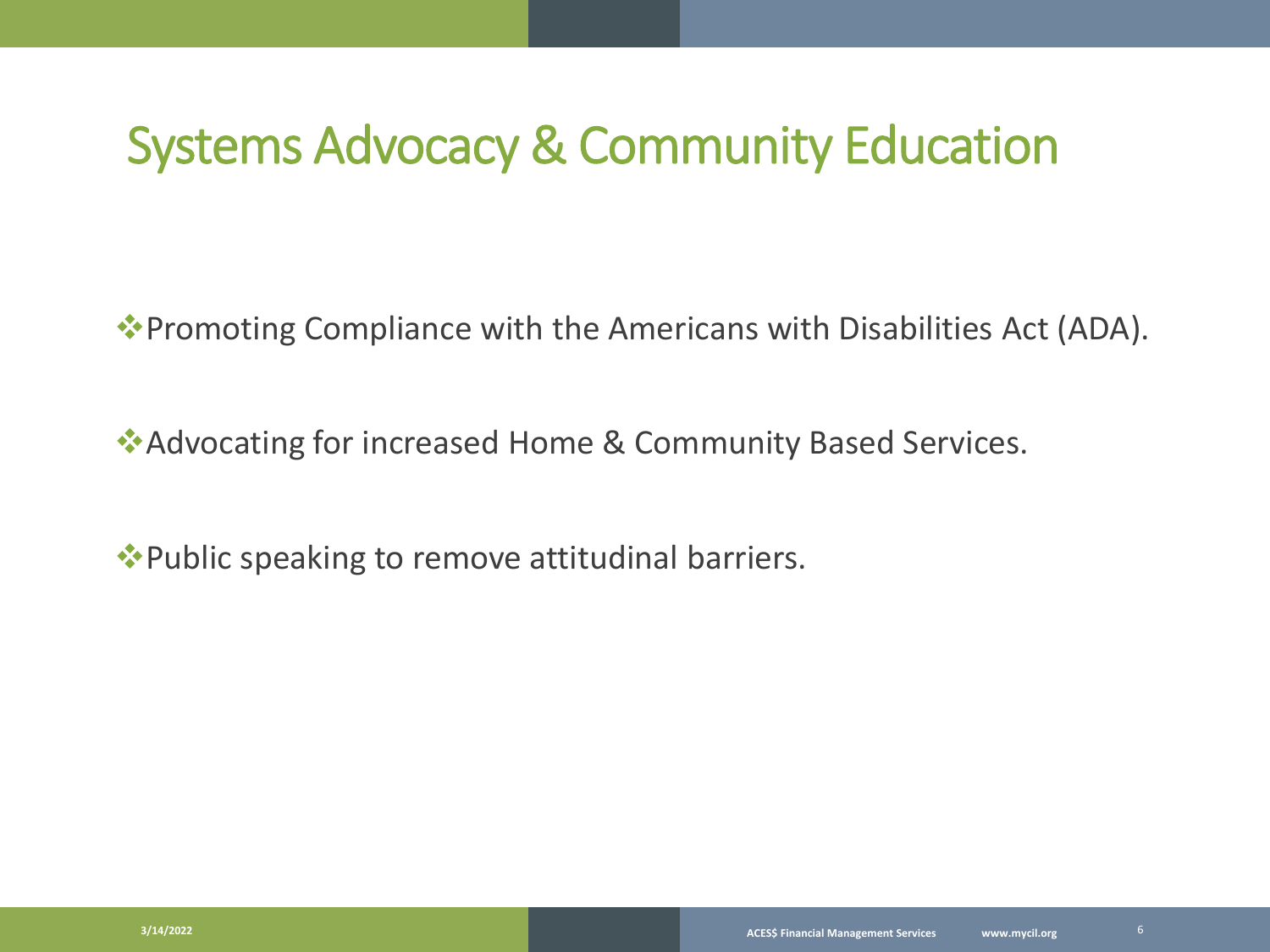#### Speaking of Attitudinal Barriers…

### How Do You Sleep In That Thing?

#### **A Guide to Interacting with People with Disabilities**

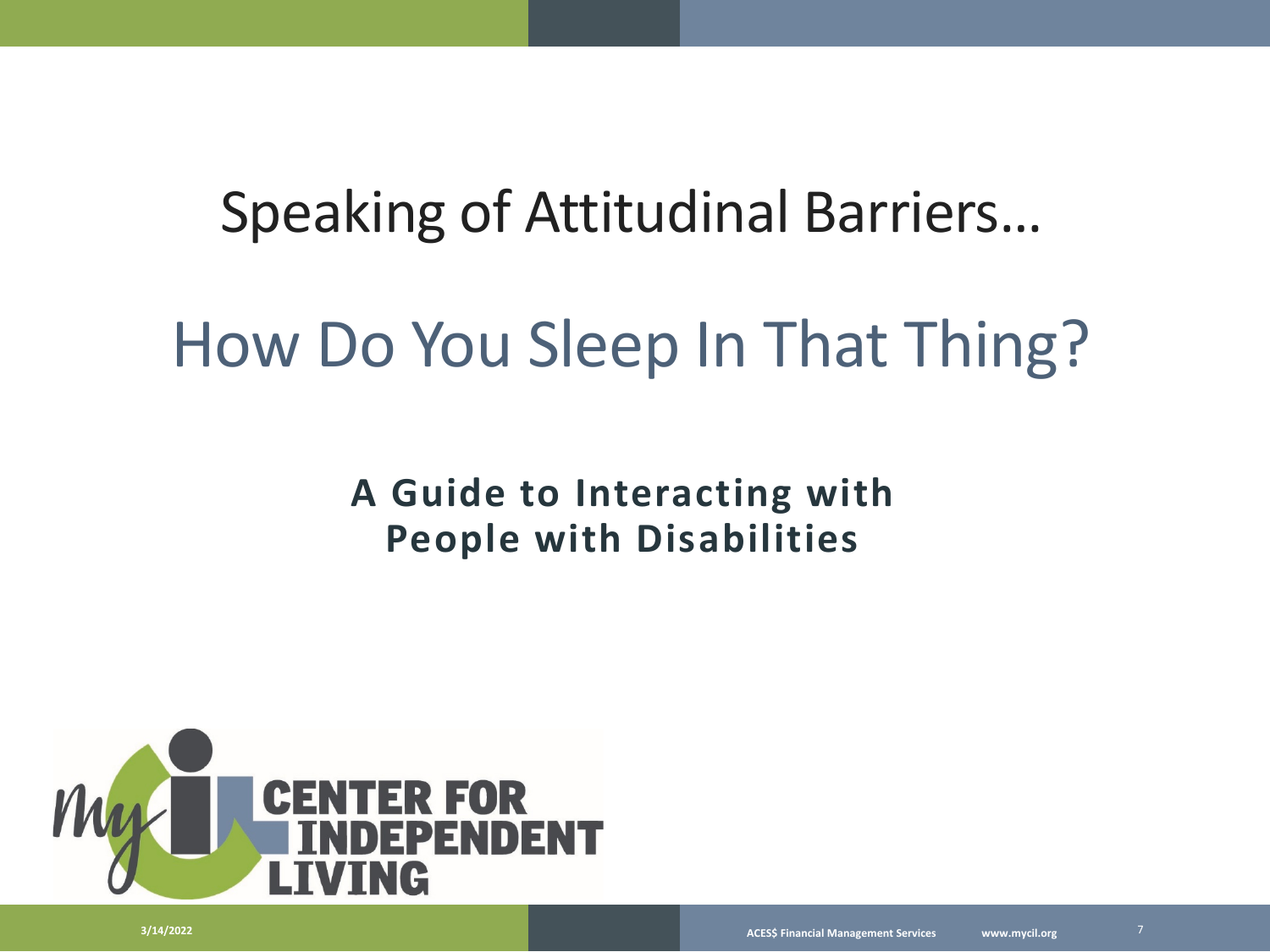### Presentation Goals:

To provide general information about various disabilities, both visible and invisible.

To discuss ways to effectively communicate and interact with people with disabilities in the workplace.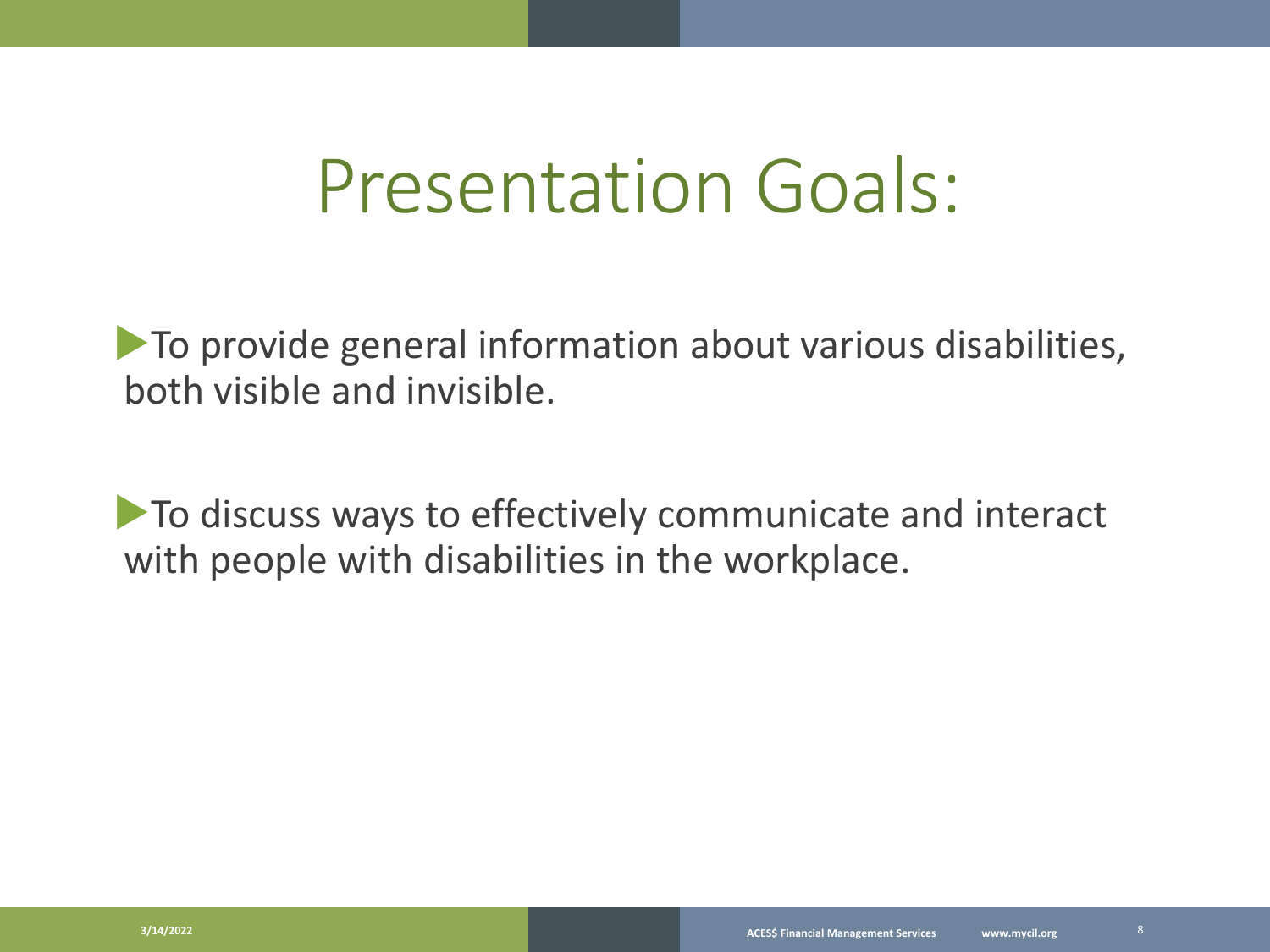### Invisible Disabilities – What Are Those?

You might say to yourself, "I work at MyCIL where more than half our staff have a disability, but how come I only see a few?"

That's a good question!

It's because many of us have Invisible or Hidden Disabilities.

These are disabilities not seen physically, but they exist nonetheless.

96% of people with chronic medical conditions live with an illness that is invisible.

Examples of Invisible Disabilities include, but are not limited to:

- Addiction/Alcoholism
- Anxiety Disorders
- Asperger Syndrome
- Asthma
- Attention Deficit Disorder/Attention Deficit

Hyperactivity Disorder (ADD/ADHD)

- Auditory or Visual Impairments
- Bipolar Disorder
- Brain Injuries
- **☆Cancer**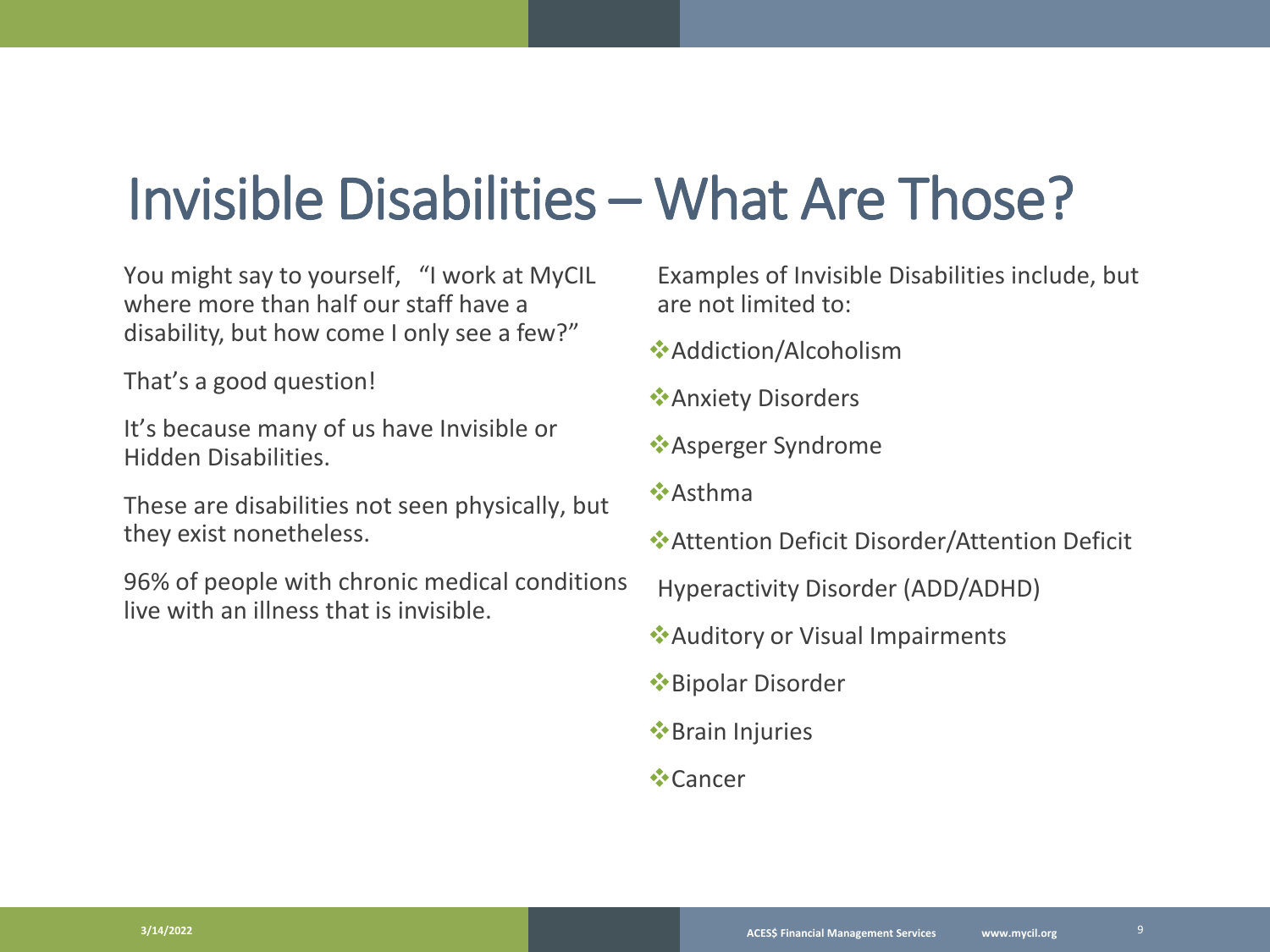#### Invisible Disabilities (continued)

| ❖ Chronic Dizziness                       | ❖ Lupus                              |
|-------------------------------------------|--------------------------------------|
| <b>V</b> Chronic Fatigue Syndrome         | <b>V</b> : Lyme Disease              |
| ❖ Crohn's Disease                         | <b>☆</b> Mental Illness              |
| <b>❖</b> Chronic Pain                     | <b>Migraines</b>                     |
| ❖ Cystic Fibrosis                         | <b>☆</b> Multiple Sclerosis          |
| <b>❖</b> Depression                       | *Narcolepsy                          |
| <b>☆</b> Diabetes                         | *Obsessive Compulsive Disorder (OCD) |
|                                           | ❖ Personality Disorders              |
| <b>☆</b> Heart Conditions                 | *Rheumatoid Arthritis (RA)           |
| <b>V</b> Irritable Bowel Syndrome (IBS)   | <b>V</b> *Seizure Disorder           |
| <b>Vertilemmatory Bowel Disease (IBD)</b> | ❖ Spine Disorders                    |
|                                           |                                      |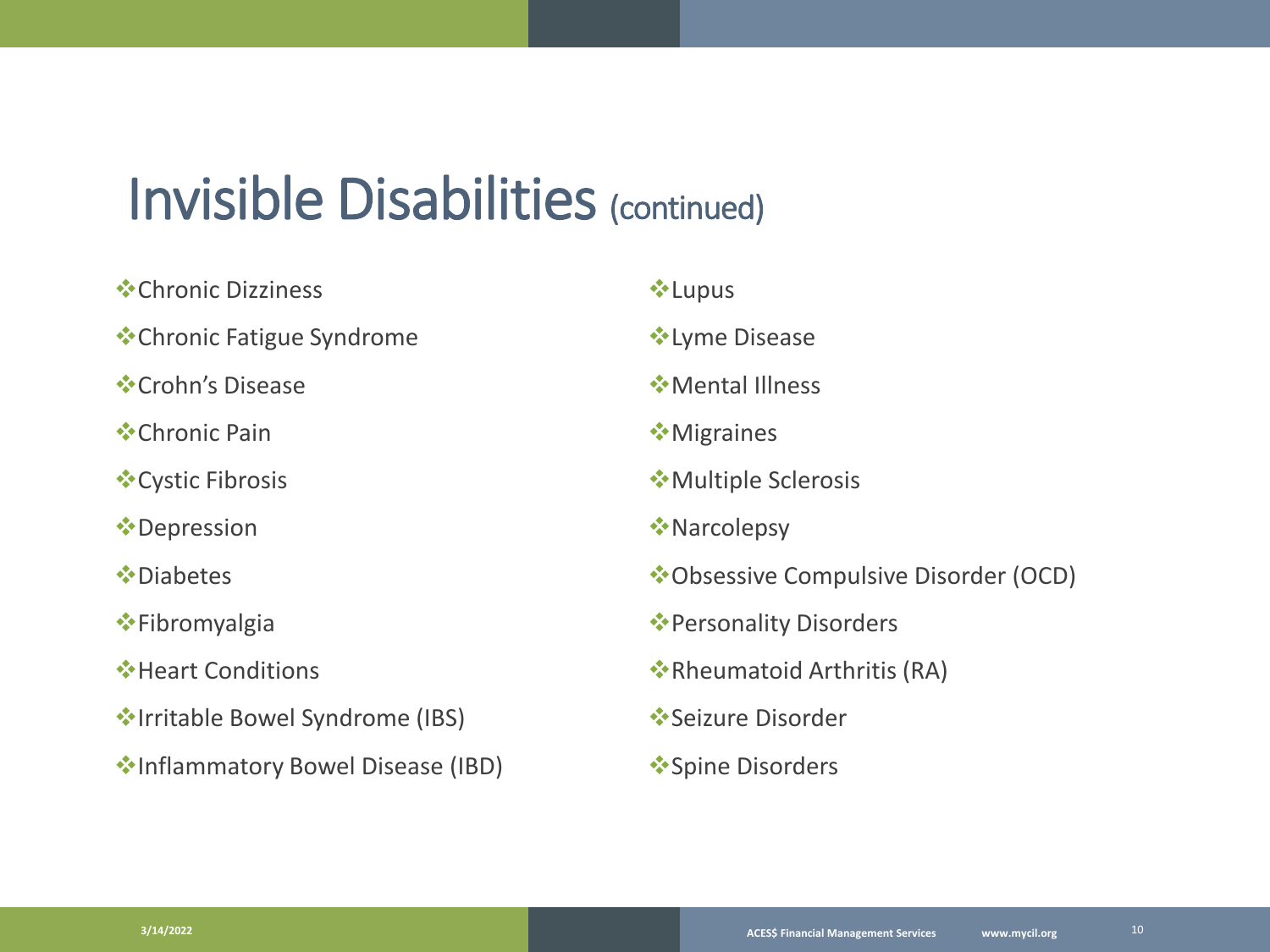#### Invisible Disabilities – Mental Health (continued)

Approximately 44 million adults (over age 18) in the U.S. report having a mental health condition, representing about 18.5% of the U.S. population.

The National Institute of Mental Health estimates that:

18% have an anxiety disorder (including post-traumatic stress disorder, obsessive-compulsive disorder, panic disorder and generalized anxiety disorder)

9.5% have depression

4% have attention deficit/hyperactivity disorder

2.6% have bipolar disorder

1% have schizophrenia

About 18% of workers in the U.S. report having a mental health condition in any given month. This means that psychiatric disability is one of the most common types of disability covered under the ADA.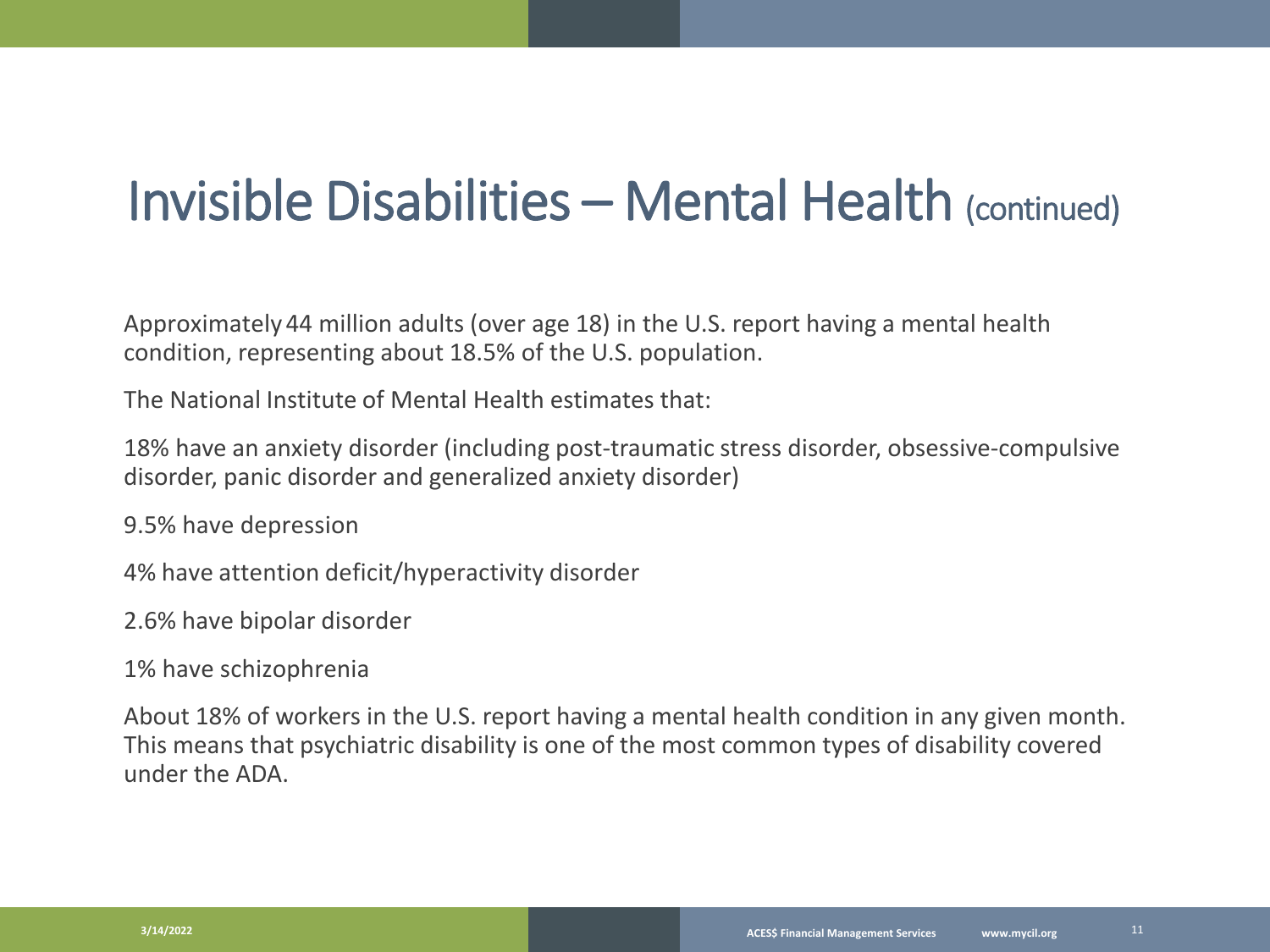#### Invisible Disabilities – Mental Health (continued)

#### **Myths and Misperceptions**

**Myth:** Individuals with mental health conditions cannot work in stressful or demanding jobs.

**Fact:** Many individuals with psychiatric disability can and do work effectively. How the condition impacts work life varies considerably and there is no "one size fits all."

**Myth:** Individuals with mental health conditions have weak personalities or had bad childhoods.

**Fact:** Mental health conditions are brain disorders. They are not caused by a flawed personality or poor parenting.

**Myth:** Individuals with mental health conditions pose a danger to others in the workplace.

**Fact:** Despite the flashy headlines, there is no credible evidence that individuals with mental health conditions pose a danger to others in the workplace. In fact, people with psychiatric disability are far more likely to be victims than perpetrators of violence.

**Myth:** Individuals with mental health conditions cannot work until they are completely recovered.

**Fact:** Workplace accommodations enable many with psychiatric disabilities to work effectively with their disability.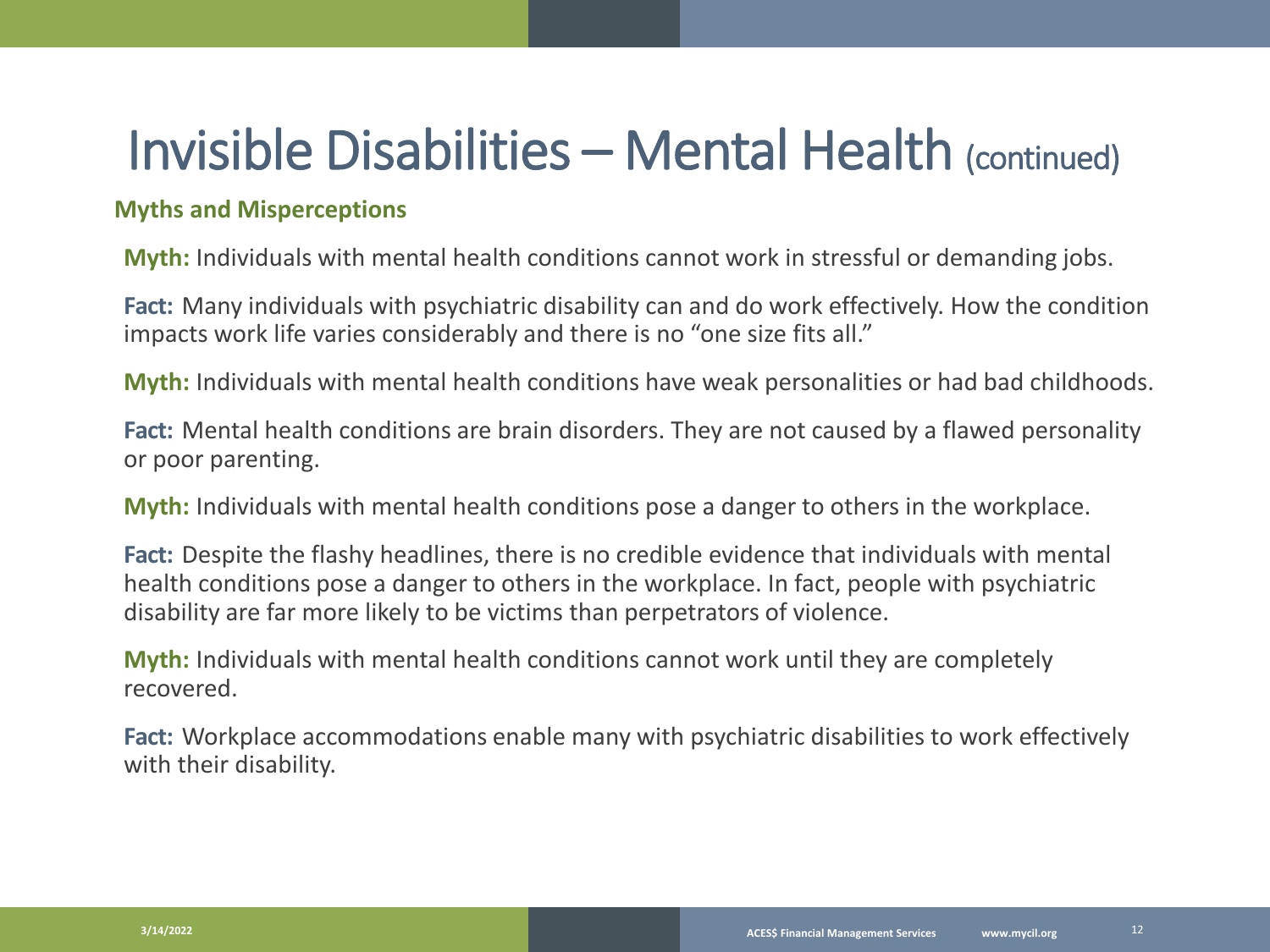### Visible Disabilities Should I or Shouldn't I?

- Don't assume everyone with a disability needs assistance.
- ◦Individuals with disabilities want to be treated like everybody else.
- ◦Offer assistance only if someone appears to need it.
- ◦If you do assist someone, ask how you should assist before acting.

◦ Do not touch.

◦ Always speak directly to the person with a disability, not to their companion or interpreter.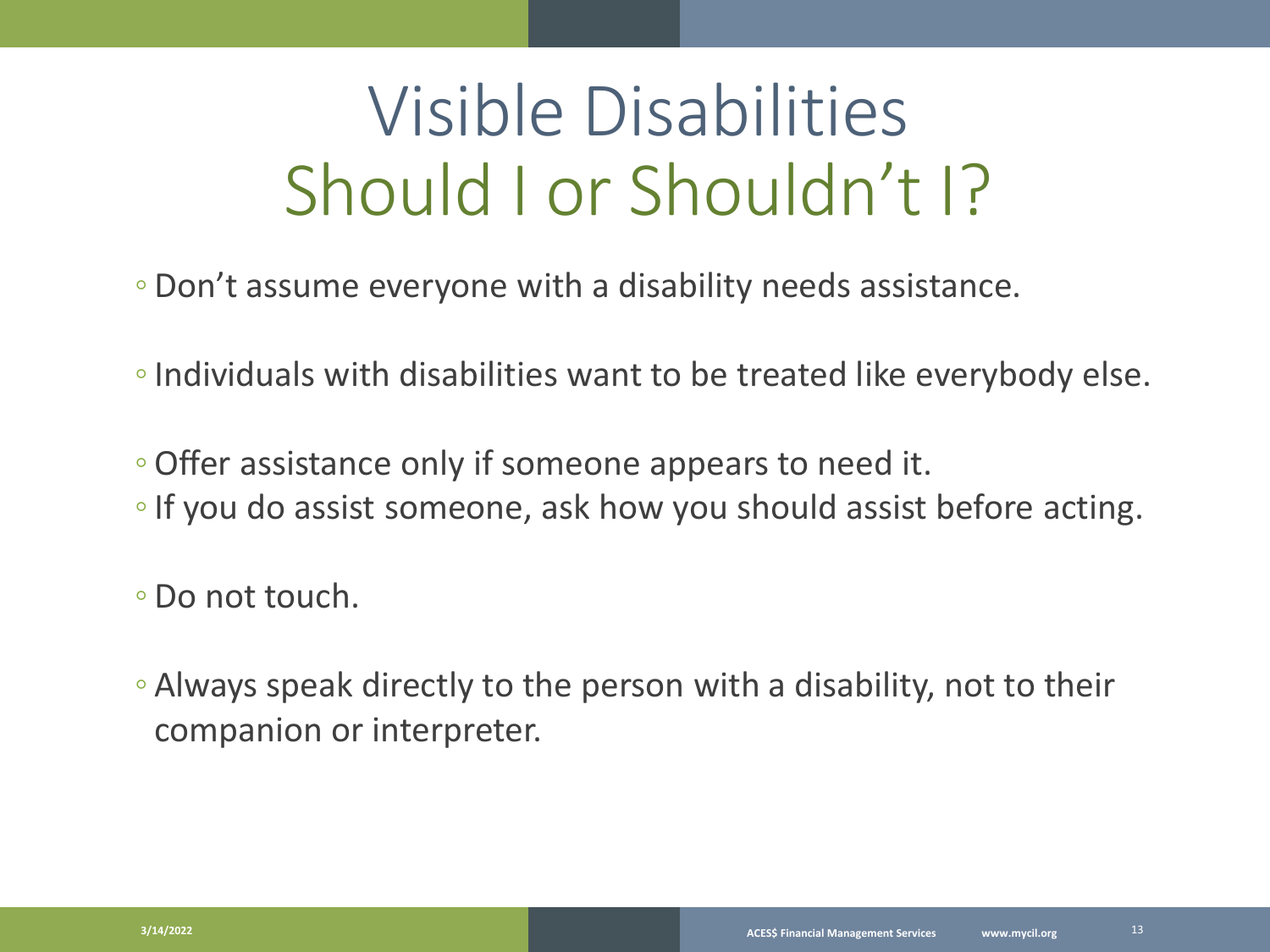#### Tips Regarding Wheelchair Users (1 of 2)

Keep ramps and wheelchair accessible doors to your building open and unblocked.

**Place items within reach.** 

**Provide a clear path of travel.** 

When talking to someone who uses a wheelchair, sit at their level. It will make *you* comfortable as well.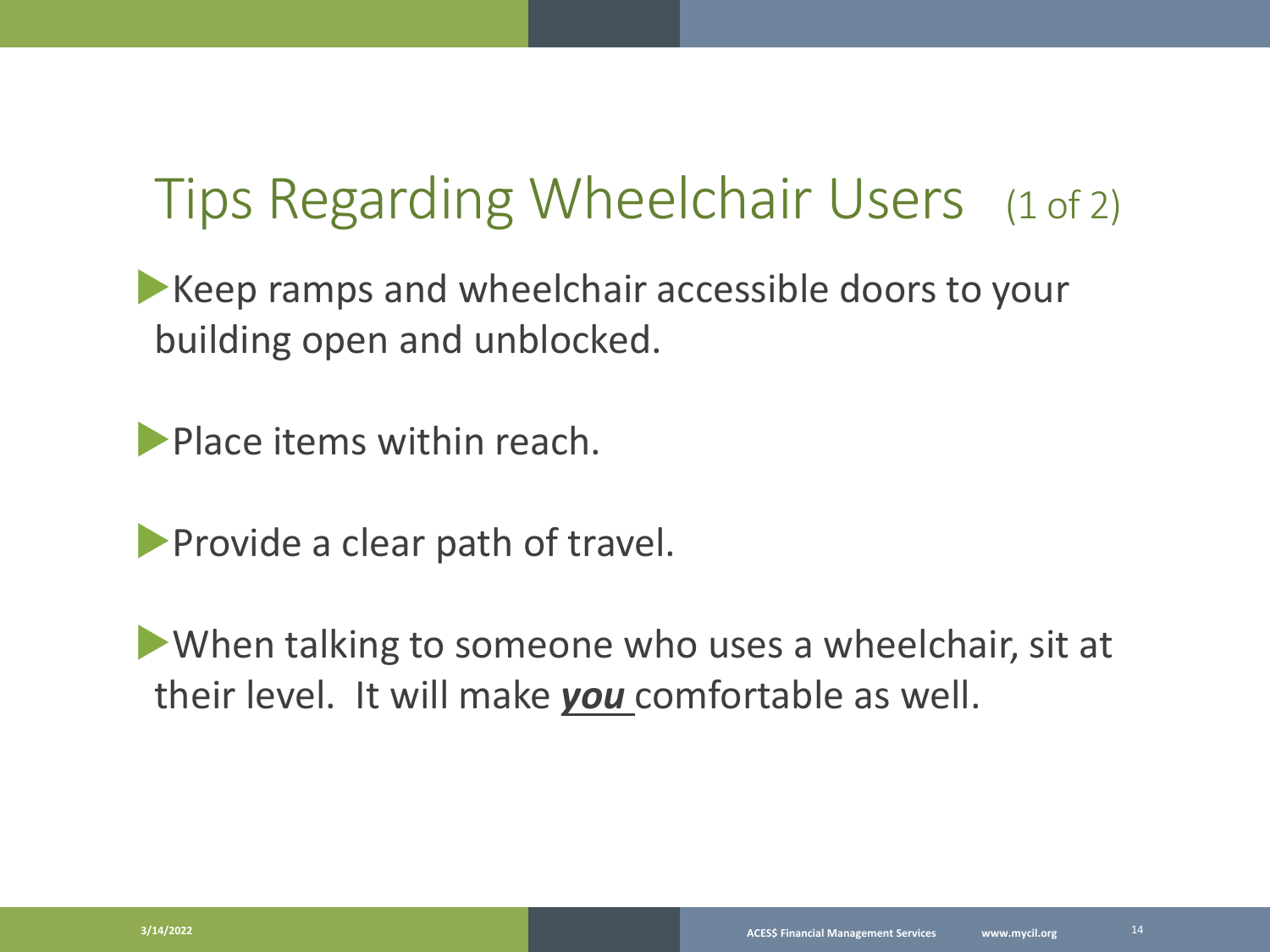#### Tips Regarding Wheelchair Users (2 of 2)

If you offer a seat to a person with a mobility impairment, keep in mind that chairs with arms are easier to use.

**Don't censor yourself. It's okay to say:** "Are you walking to the office next door?"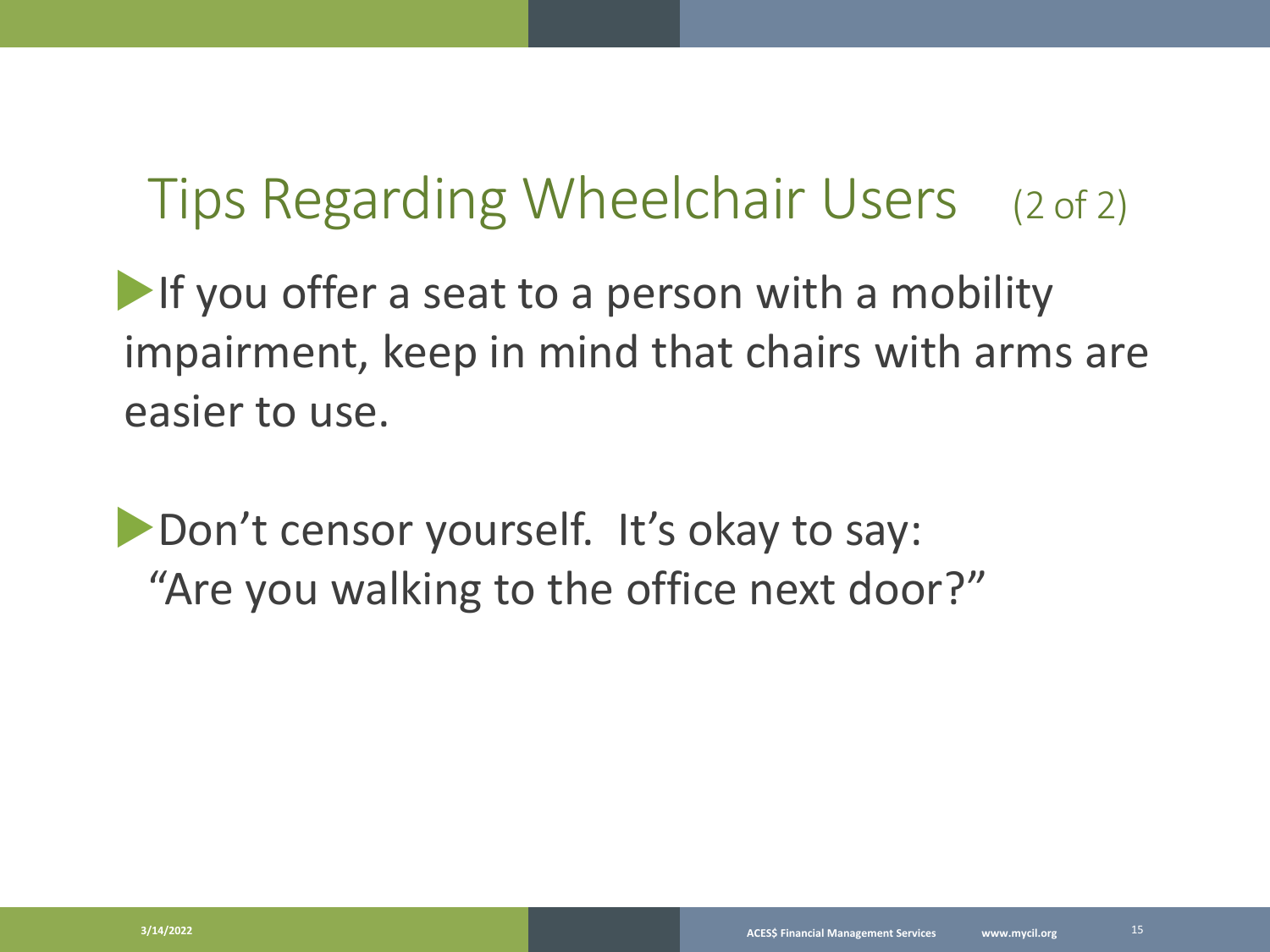#### Tips Regarding People with Low Vision(1 of 2)

Many people who are blind travel unassisted, though they may use a cane or service animal.

Identify yourself before you make physical contact with a person who is blind.

**People who are blind need their arms for balance, so offer** your arm – don't take theirs – if they need to be guided.

If the person has a service animal, walk on the opposite side.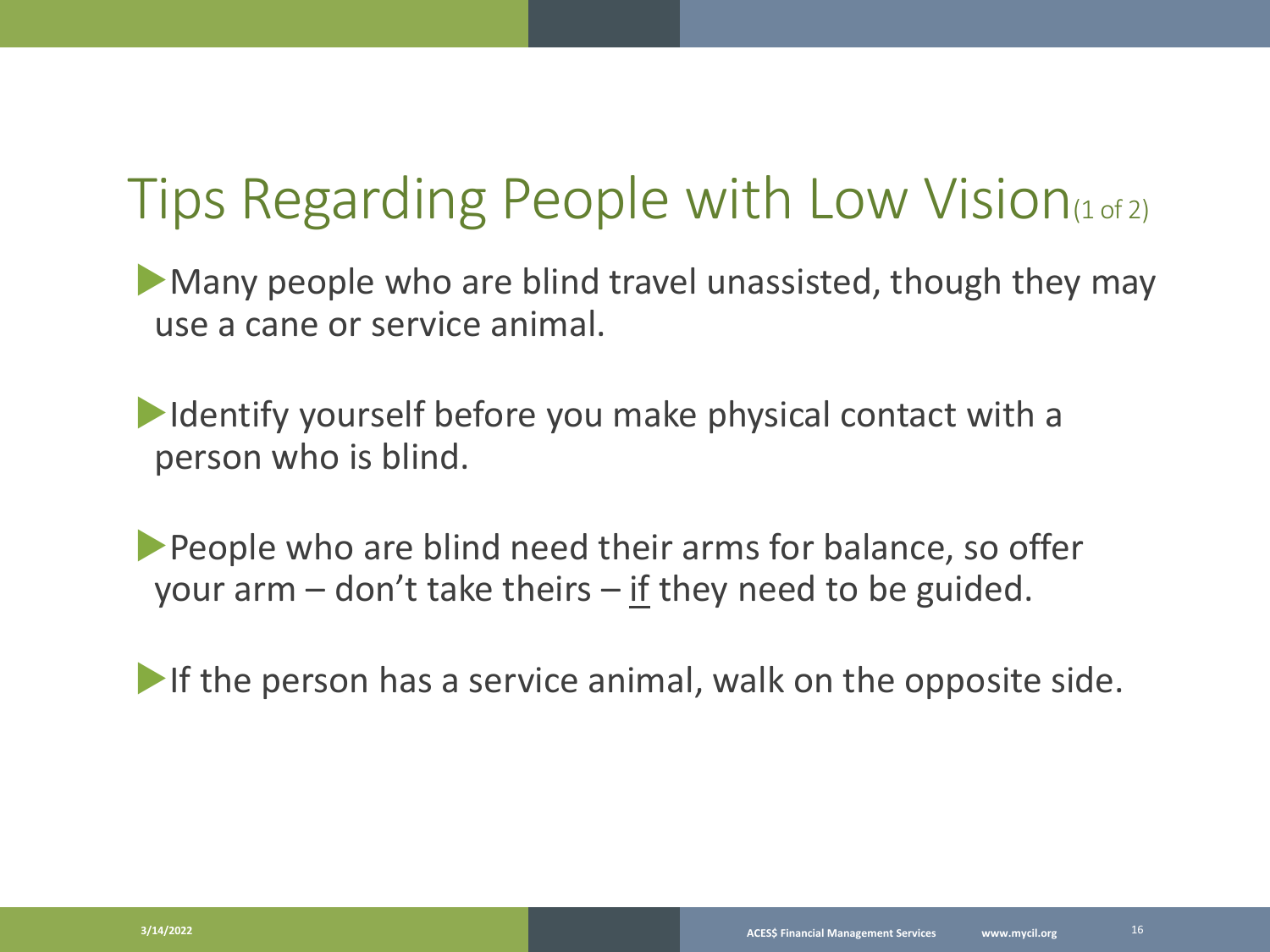#### Tips Regarding People with Low Vision(2 of 2)

As you walk, describe the setting, noting any obstacles, such as stairs, cracks in the sidewalk, protruding objects.

Give specific directions. Do not use visual information. (*Turn right at the end of the street as opposed to Turn right at the convenience store.)*

If you leave someone who is blind, let them know.

**Don't pet or touch service animals.** 

Offer to read written information (menus, bank statements, etc.)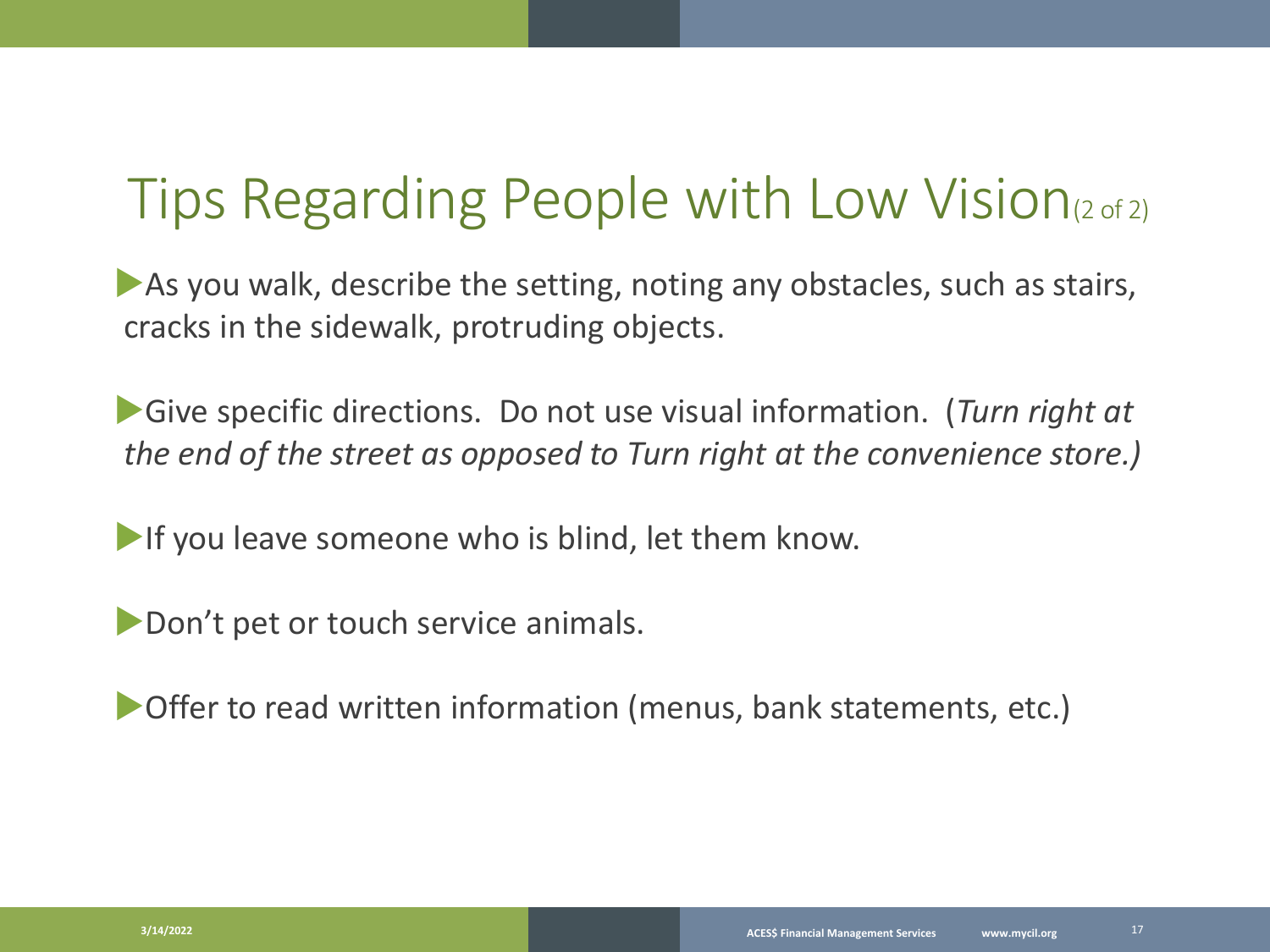#### Tips Regarding People Who Are Deaf or Hard of Hearing  $(1 of 2)$

When an exchange of information is complex, use a qualified Sign Language interpreter.

**Follow the person's cues to find out if they prefer Sign** Language, gesturing, writing or speaking.

**Text messages for effective communication.**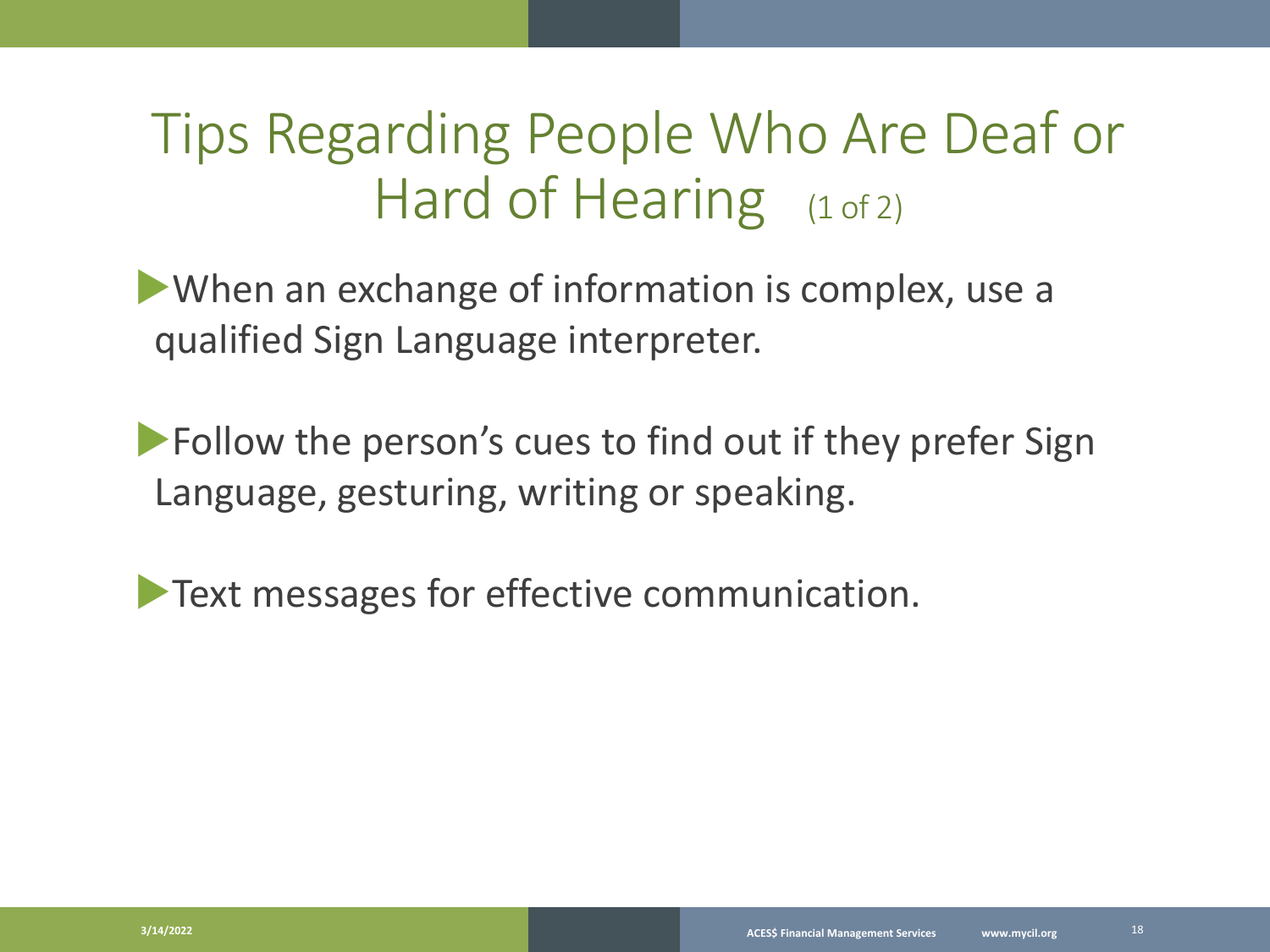#### Tips Regarding People Who are Deaf or Hard of Hearing (2 of 2)

When using an interpreter, look directly at the person who is Deaf/H of H and maintain eye contact.

Make sure you get their attention (wave your hand, flicker the lights, tap them on the shoulder.)

When talking, face the person.